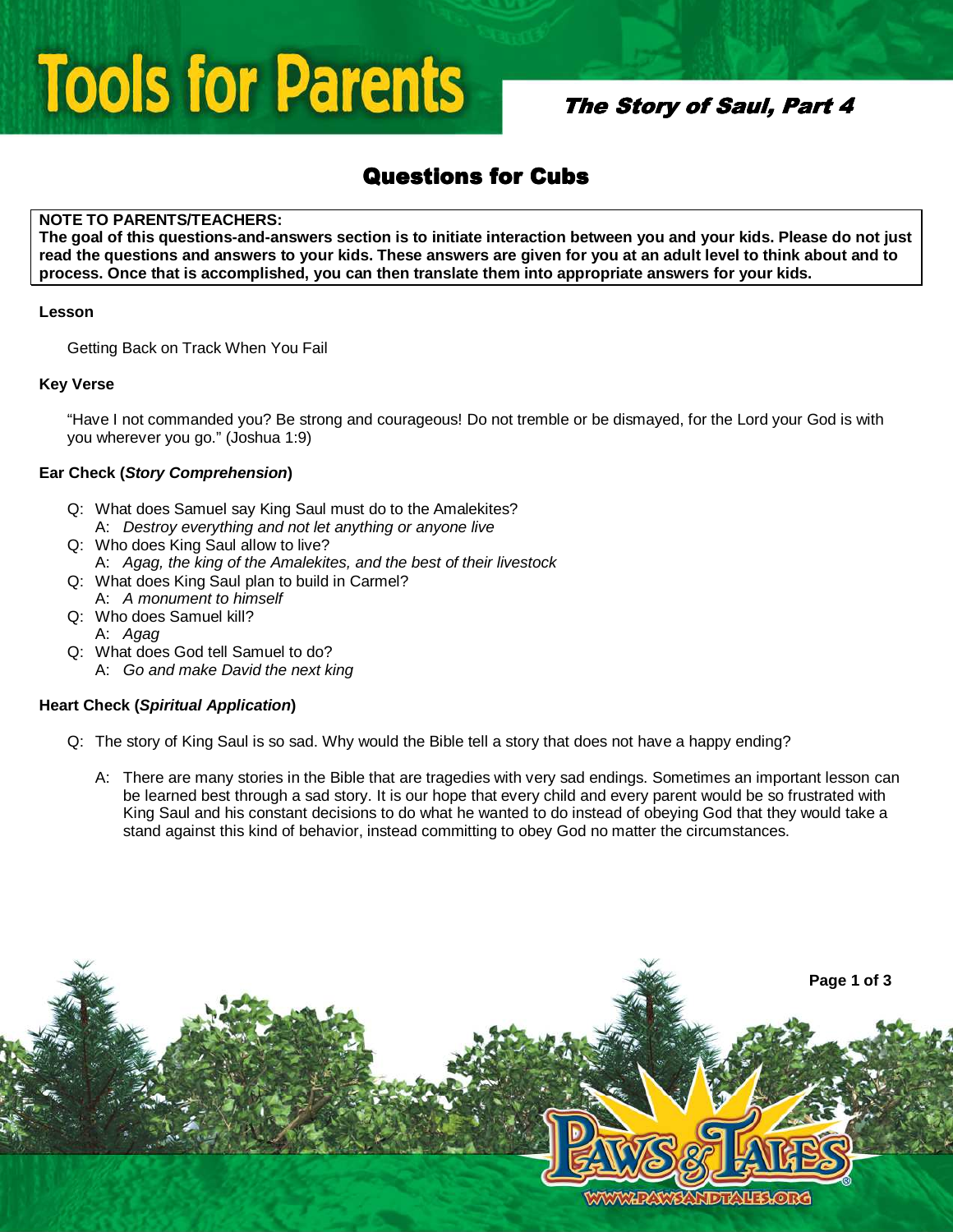# **Tools for Parents**

## The Story of Saul, Part 4

## Questions for Cubs Page 2

- Q: Why would God tell King Saul to go kill every man, woman, and child of another tribe? This seems terribly cruel.
	- A: Even though this is a fairly shocking part of Saul's story, it's not the only time in Scripture that this kind of slaughter is commanded by God. I think it is important to keep this moment of the story in the story—the context and background of the situation is crucial. The Israelites entered into a covenant with God, agreeing to worship Him alone and to obey His Law (Deuteronomy 29:12–13; 30:1–5). However, they were surrounded by nations and peoples who worshiped other gods and participated in all kinds of sinful religious practices. Contact with these tribes often led the Israelites into idol worship and other sins. In order to keep the nation of Israel pure, God often called them to separate from these other nations, sometimes even calling for war, slaughter, or other kinds of judgment (Deuteronomy 20:17–18; Numbers 31:1–7). And simply because God commanded these actions (1 Samuel 15:2–3), King Saul and Israel should have obeyed immediately—whether or not they agreed with God's command.

But this is a perfect example of the kind of obedience that King Saul had so much trouble with. King Saul obeyed God when it made perfect sense to him—when he could do the math on the situation. But in this case, Saul weighed obedience to God's command against the wealth of the Amalekites (1 Samuel 15:9). Consequently, King Saul only partially obeyed this command of God—he allowed their king, Agag, to live, and he kept all of their livestock and other possessions. The single most important reason the Israelites should have slaughtered all of the Amalekites, distasteful as it was, is that God said it needed to be done. And when He gives a command, we follow. That is the lesson to be learned here, and unfortunately it's a lesson that King Saul never really learned.

### **"I" Check (Personal Application)**

- 1. King Saul's pride was so great, he stopped listening to God. He never recovered from the damage he did to himself and the nation of Israel. When we're trying to obey God and do His will, it is possible, even probable, that we may fail at times. What should you do if you fail while trying to do what God wants you to do? If you were King Saul's friend, what would you have done to help him follow God?
- 2. King Saul was much closer to God at the beginning of his reign than at the end. Why do you think it is important when we sin to quickly confess our sins to God, repent, and repair our relationship? What do you think happens if you let more and more sins pile up while you "run" from God?
- 3. How do you avoid becoming prideful? Who in your life keeps you humble and helps you keep your eyes on God?
- 4. Humility is the opposite of pride. Explain what it means to be humble. Why do you think humility is an important part of doing what God has called us to do?